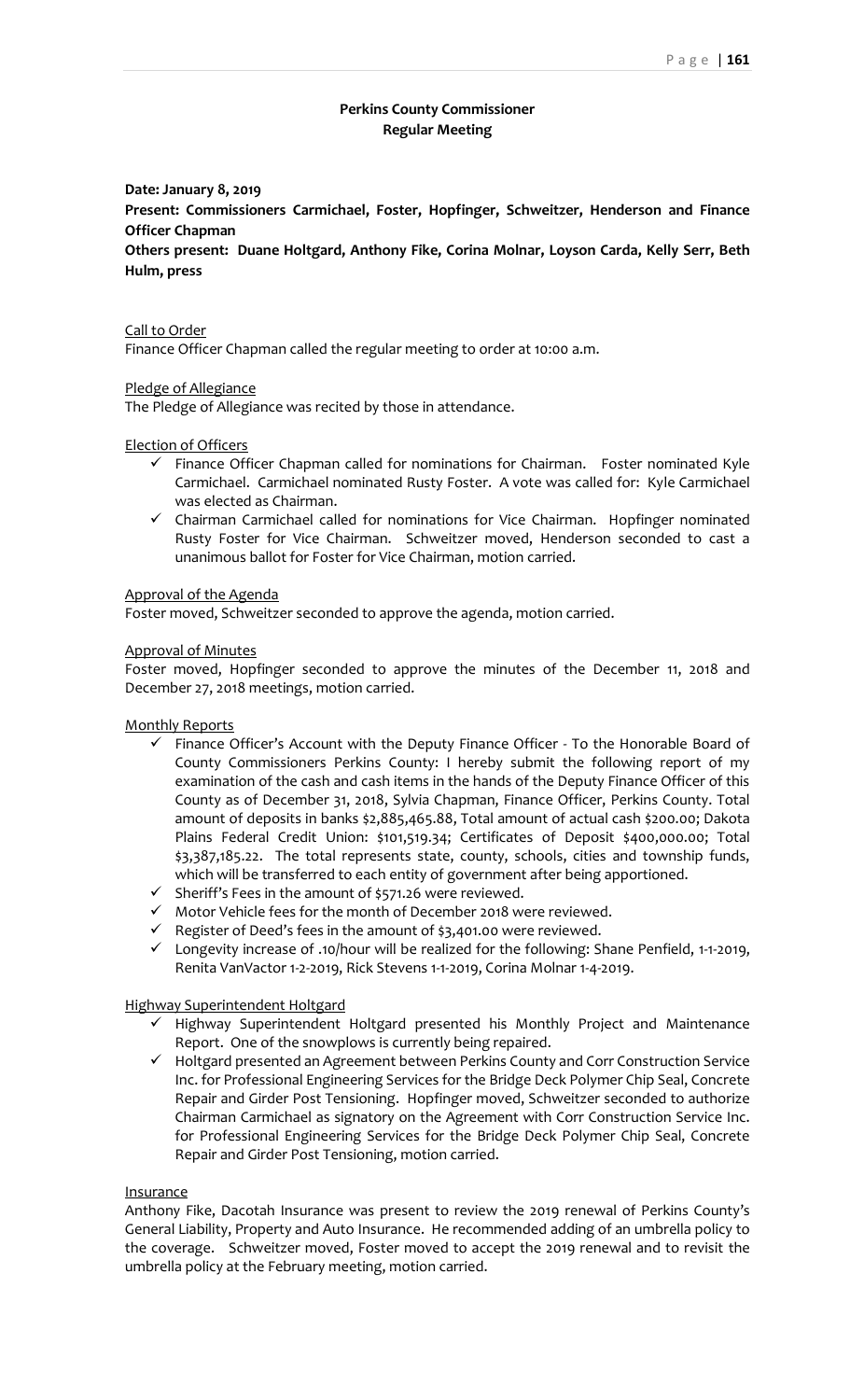# **Appointments**

- ✓ Foster moved, Schweitzer seconded to appoint the following Perkins County Fair Board Members: TW Schalesky, Tracy Buer, Bev Heier, Max Matthews, JD Ryen, Julia Brixey, Tarina Kopren, Faye Schalesky, Dan Anderson, Gary Larson, Jens Hansen, Jordan Seim and Brian Hopfinger, Commissioner Representative, motion carried.
- ✓ Hopfinger moved, Carmichael seconded to appoint the following people to the Local Emergency Planning Committee: Kelly Serr, Patty Benson, Tamara Buer, Harlan Hess, Alan McGinnis, Greg Karels, David Kopren, Keith Mutschler, Todd Campbell, Heidi Stevens, Mike Schweitzer, Commissioner Representative, motion carried.
- ✓ Hopfinger moved, Schweitzer seconded to appoint the following to the Perkins County Weed Board: Robert Hermann, Kevin VanSlooten, Chuck Anderson, Tim Smith, and Rusty Foster, Commissioner Representative, motion carried.
- ✓ Foster moved, Hopfinger seconded to appoint the following to the Mental Health Board: Tim Parmley, Patty Benson and Dan Kvale, motion carried.
- ✓ Veteran Services Officer Loyson Carda submitted his letter of resignation as Veteran Service Officer effective 1-31-19. He would be willing to help Perkins County out in the interim. Foster moved, Henderson seconded, to accept Loyson Carda's resignation and thank him for his many years of outstanding services, motion carried. Foster moved, Carmichael seconded to advertise for a Perkins County Veteran Service Officer, motion carried.

# Designation of Legal Newspapers

Foster moved, Schweitzer seconded to appoint the Bison Courier and Dakota Herald as legal newspapers for Perkins County, motion carried.

## Per Diem Rate Set

Foster moved, Hopfinger seconded to set the per diem rate at the current state rate, motion carried.

# Coroner Fees

Schweitzer moved, Henderson seconded to set the Coroner fee at \$75.00 per event, motion carried.

# Indigent Burial Rate

Henderson moved, Foster seconded to set the indigent burial rate at \$1525.00, motion carried.

# Annual Publication of Salaries

- ✓ Foster moved, Hopfinger seconded to give .35¢ per hour increase to full-time and parttime employees, roll call vote: Foster aye, Hopfinger aye, Schweitzer aye, Henderson nay; Carmichael aye, motion carried.
- ✓ Foster moved Henderson seconded to leave the Commission wages at the 2018 amount, motion carried.

| Name                   | Position                           | Wage/Salary      |
|------------------------|------------------------------------|------------------|
| Kyle Carmichael        | Commissioner                       | \$7,208.40/year  |
| <b>Rusty Foster</b>    | Commissioner                       | \$7,208.40/year  |
| <b>Brian Hopfinger</b> | Commissioner                       | \$7,208.40/year  |
| Mike Schweitzer        | Commissioner                       | \$7,208.40/year  |
| Wayne Henderson        | Commissioner                       | \$7,208.40/year  |
| Shane C. Penfield      | State's Attorney                   | \$50,862.50/year |
| Casey Deibert          | Adminstrative Asst/Dep State Atty  | \$27,749.41/year |
| Sylvia Chapman         | Finance Officer                    | \$56,319.43/year |
| Paulette Fero          | Deputy Finance Officer             | \$17.37/hour     |
| Paula Kopren           | Deputy Finance Officer             | \$16.60/hour     |
| Heidi Stevens          | <b>Register of Deeds</b>           | \$44,372.86/year |
| Paulette Ellison       | Deputy Register of Deeds           | \$15.80/hour     |
| Corina Erickson        | Director of Equalization           | \$45,004.00/year |
| <b>Tracy Hintz</b>     | Deputy Director of Equalization I  | \$15.90/hour     |
| Katherine Helms        | Deputy Director of Equalization II | \$14.18/hour     |
| Kelly Serr             | Sheriff                            | \$58,987.72/year |
| Christopher Goldsmith  | <b>Chief Deputy Sheriff</b>        | \$46,024.00/year |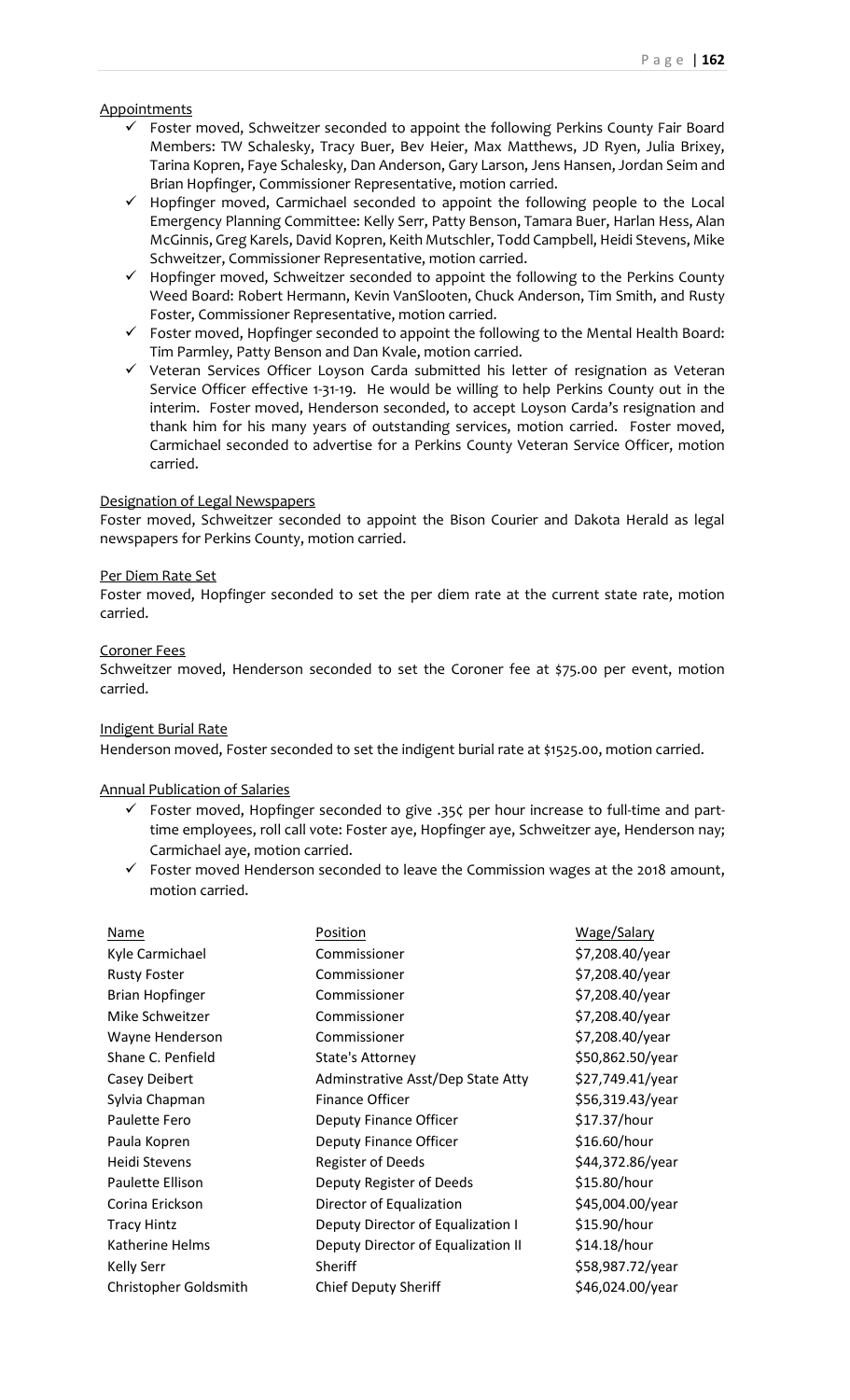| William B. Johnson III        | <b>Deputy Sheriff</b>               | \$20.35/hour     |
|-------------------------------|-------------------------------------|------------------|
| <b>Greg Karels</b>            | Deputy Sheriff                      | \$19.58/hour     |
| <b>Matthew Giesler</b>        | Deputy Sheriff                      | \$18.74/hour     |
| Matthew Kindsvogel            | <b>Deputy Sheriff</b>               | \$18.64/hour     |
| <b>Adam Aus</b>               | Deputy Sheriff                      | \$18.64/hour     |
| Tamara Buer                   | <b>Administrative Deputy</b>        | \$17.90/hour     |
| Kirby Chapman                 | Part-time Deputy Sheriff            | \$18.54/hour     |
| Renita VanVactor              | Custodian                           | \$28,204.80/year |
| Custodian fill-in             | Custodian                           | \$10.75/hour     |
| Jill Olson                    | <b>CHN Administrative Assistant</b> | \$14.78/hour     |
| Rebbecca Miller               | 4-H Coordinator                     | \$15.60/hour     |
| Loyson Carda                  | Veteran Service Officer             | 14.19/hour       |
| Loyson Carda                  | <b>Weed Secretary</b>               | \$200/month      |
| Mel Utter                     | <b>Weed Supervisor</b>              | \$800/month      |
| Duane Holtgard                | <b>Highway Superintendent</b>       | \$56,491.72/year |
| Patricia Crow                 | Highway Administrative Assistant    | \$18.28/hour     |
| Jeff VanVactor                | Highway Foreman                     | \$20.21/hour     |
| Joe Green                     | <b>Highway Maintenance</b>          | \$19.80/hour     |
| Daroll Aukland                | <b>Highway Maintenance</b>          | \$18.17/hour     |
| Cody Green                    | <b>Highway Maintenance</b>          | \$17.97/hour     |
| <b>Matthew Chandler</b>       | <b>Highway Maintenance</b>          | \$17.97/hour     |
| Julie Bachand                 | <b>Highway Maintenance</b>          | \$17.97/hour     |
| Matthew Drake Butsavage       | Highway Maintenance                 | \$17.87/hour     |
| <b>Rick Stevens</b>           | <b>Highway Maintenance</b>          | \$17.87/hour     |
| <b>Christopher Grimes</b>     | <b>Highway Maintenance</b>          | \$17.77/hour     |
| Jailer                        | Certified                           | \$13.24/hour     |
| Jailer                        | Non-certified                       | \$12.20/hour     |
| 4-H Promotion & Expansion     | <b>Board Members</b>                | \$35.00/meeting  |
| <b>Comprehensive Planning</b> | <b>Board Members</b>                | \$50.00/meeting  |
| Weed & Pest                   | <b>Board Chairman</b>               | \$125.00/meeting |
| Weed & Pest                   | <b>Board Members</b>                | \$100.00/meeting |

## DOE Corina Molnar

Schweitzer moved, Henderson seconded to cancel the agreement with Schneider Corp as they have offered the feature at no cost to the County, motion carried.

#### Sheriff Serr – Drug Forfeiture Fund Grant

Henderson moved, Foster seconded to accept the Drug Forfeiture Grant in the amount of \$7,692.98 from the Office of the Attorney General, motion carried.

## Executive Session

Foster moved, Schweitzer seconded to go into Executive Session to discuss legal matters at 12:03 p.m., motion carried. Chairman Carmichael declared the meeting out of Executive Session at 12:17 p.m., motion carried.

## Claims

The following claims were presented and approved for payment, December payroll: 84,439.81; IRS, fica, 8,238.57; SD Retirement, retirement, 6,591.08; Delta Dental, insurance, 1,387.86; Medico Life, insurance, 123.12; Wellmark, insurance, 24,364.18; SDPEF, insurance, 99.00; HRA Reimbursements; Active Data, maintenance, 936.00; American Solutions for Business, supplies, 282.25; Auto Value, repairs, 39.99; Axon Enterprise, equipment, 2,184.00; Bison Courier, publishing, 184.92; Bison Food Store, supplies, 8.37; Bison Implement, repairs/supplies, 3,837.38; Bob's Repair, repairs, 63.90; Brosz Engineering, prof fees, 22,945.00; Butler Machinery, repairs, 1,912.11; Current Connection, supplies/maint, 1,343.19; Dacotah Bank, supplies, 10.00; Dakota Fluid Power, repairs, 680.92; Dakota Herald, publishing, 273.12; Dale's Tire, supplies, 1,605.27; Executive Mgmt. Finance, supplies, 22.44; G&O Paper, supplies, 171.25; Grand Electric, utilities, 1,761.82; Horizon Health Care, rent, 1,680.00; IAAO, dues, 190.00; Jenner Equipment, repairs, 231.04; John's Repair, maintenance, 193.40; LACED, subsidy, 15,000.00; Lawson Products, supplies, 279.14; Lemmon IGA, supplies,